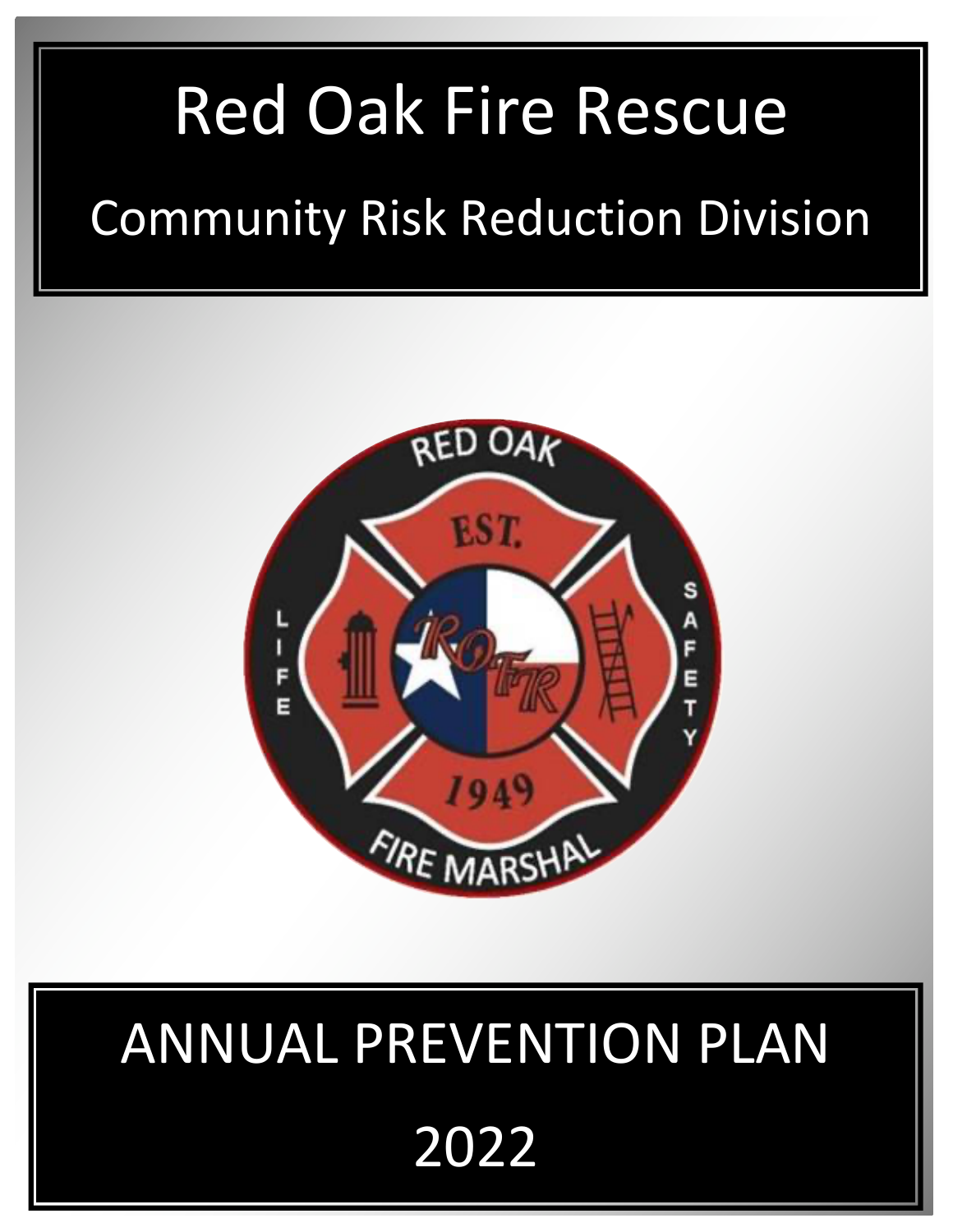

## **COMMUNITY RISK REDUCTION DIVISION**

### **RED OAK FIRE RESCUE**

#### **RED OAK FIRE RESCUE COMMUNITY RISK REDUCTION DIVISION ANNUAL PREVENTION PLAN**

The Red Oak Fire Rescue Community Risk Reduction Division's annual prevention plan (APP) serves to inform personnel of the prevention activities during the calendar year. The APP was developed in conjunction with the Red Oak Fire Rescue Annual Training Plan (ATP). The APP will systematically address prevention needs in the form of building inspections, preplans, and community education.

Through policies and the APP, assurance will be made that programs are ingrained into the department as a way we do business. As a result, the department will mitigate risk related events prior to their occurrence providing for a safer community to live, work, and visit. The following areas will receive a greater focus:

- 1. Inspecting 100% of high-risk occupancies annually.
- 2. Inspecting low risk occupancies on a biennial basis.
	- a. High risk occupancies Occupancies that have a potential high loss of life/dollar value. I.E. Schools, Nursing homes, Apartments, Churches, Hotel/Motels, Industrial, Big box stores.
- 3. Creating a self-inspection program for low-risk occupancies
- 4. Reaching the non-English speaking population in the community
- 5. Delivering seasonal public service announcements (PSA's)
- 6. Delivering exceptional core prevention programs
	- a. K-5<sup>th</sup> Fire Prevention education
	- b. CPR 7<sup>th</sup> & 9<sup>th</sup> Grade
	- c. High school age children
	- d. Age 65 and older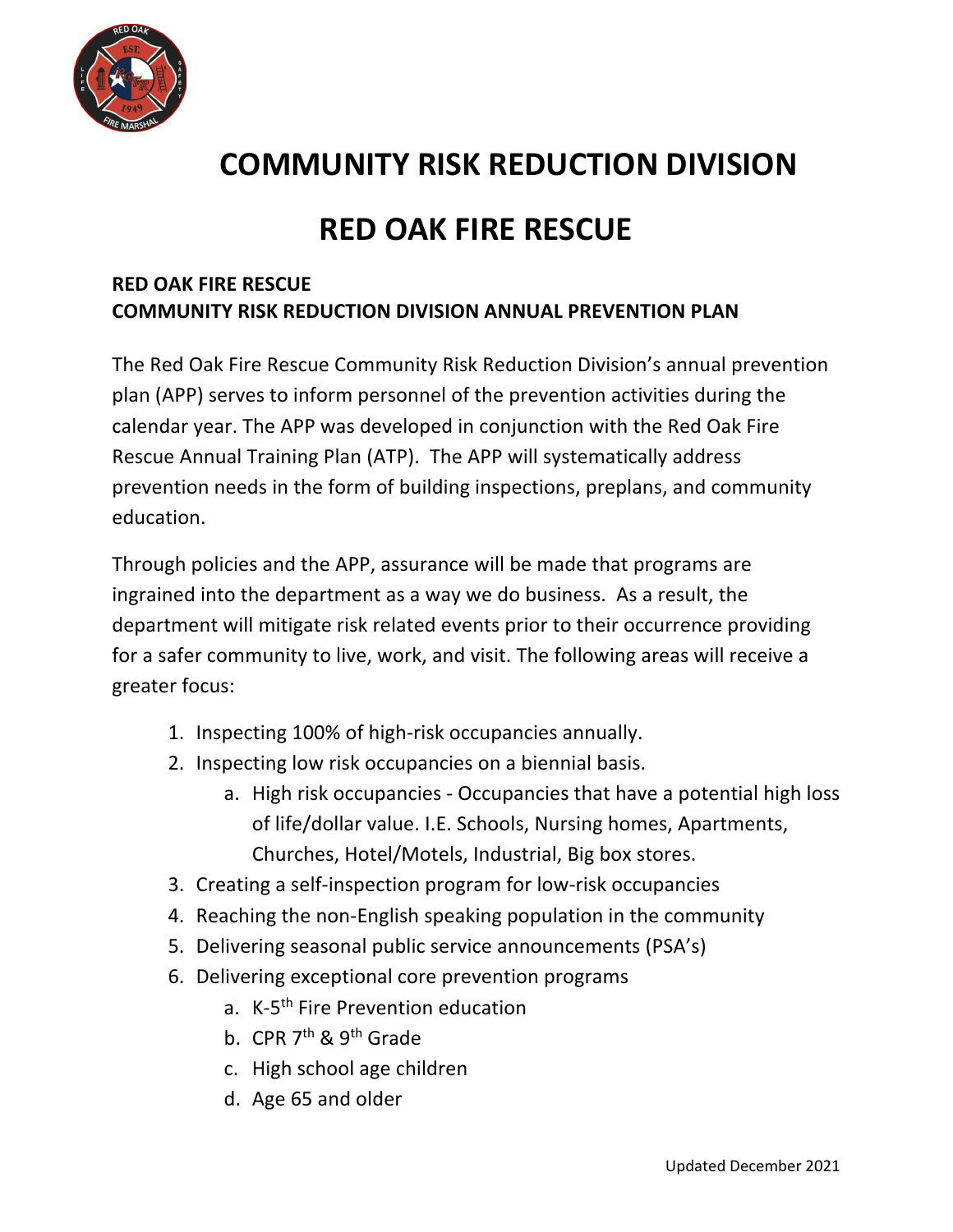

7. Train all staff to deliver public and fire related education programs

#### **Pre-Incident Planning**

Pre-incident planning is an essential element of the department's risk reduction and management program. These surveys create awareness for our members and allow us to enhance citizen safety through operational efficiency and increased knowledge of building types and suppression systems located within the city.

Pre-Incident Plans are designed to obtain critical information about occupancies that can be used by fire department personnel when they respond to fires or other emergencies. More importantly they should be used during training and district familiarization before an incident occurs. The primary focus of this program is to identify and survey buildings that are viewed as Target Hazards or those that present operational challenges for responders. These Pre- Incident Plans will be identified, assigned and completed on a yearly basis to ensure compliance and ensure our members have the latest information.

#### Responsibilities:

#### **Pre-Incident Planning Coordinator**

- A. The Pre-Incident Planning Coordinator and the Fire Marshal will compile a yearly list of buildings that meet the criteria for survey and planning. Examples may include, but are not limited to:
	- a. Industrial and Storage Facilities
	- b. Nursing Homes, and Assisted Living Centers
	- c. Multi-Family residences
	- d. Large Retail or Strip Shopping Centers
	- e. Educational Complexes
	- f. Churches
- B. Pre-Incident surveys will be assigned by the Pre-Incident Planning Coordinator.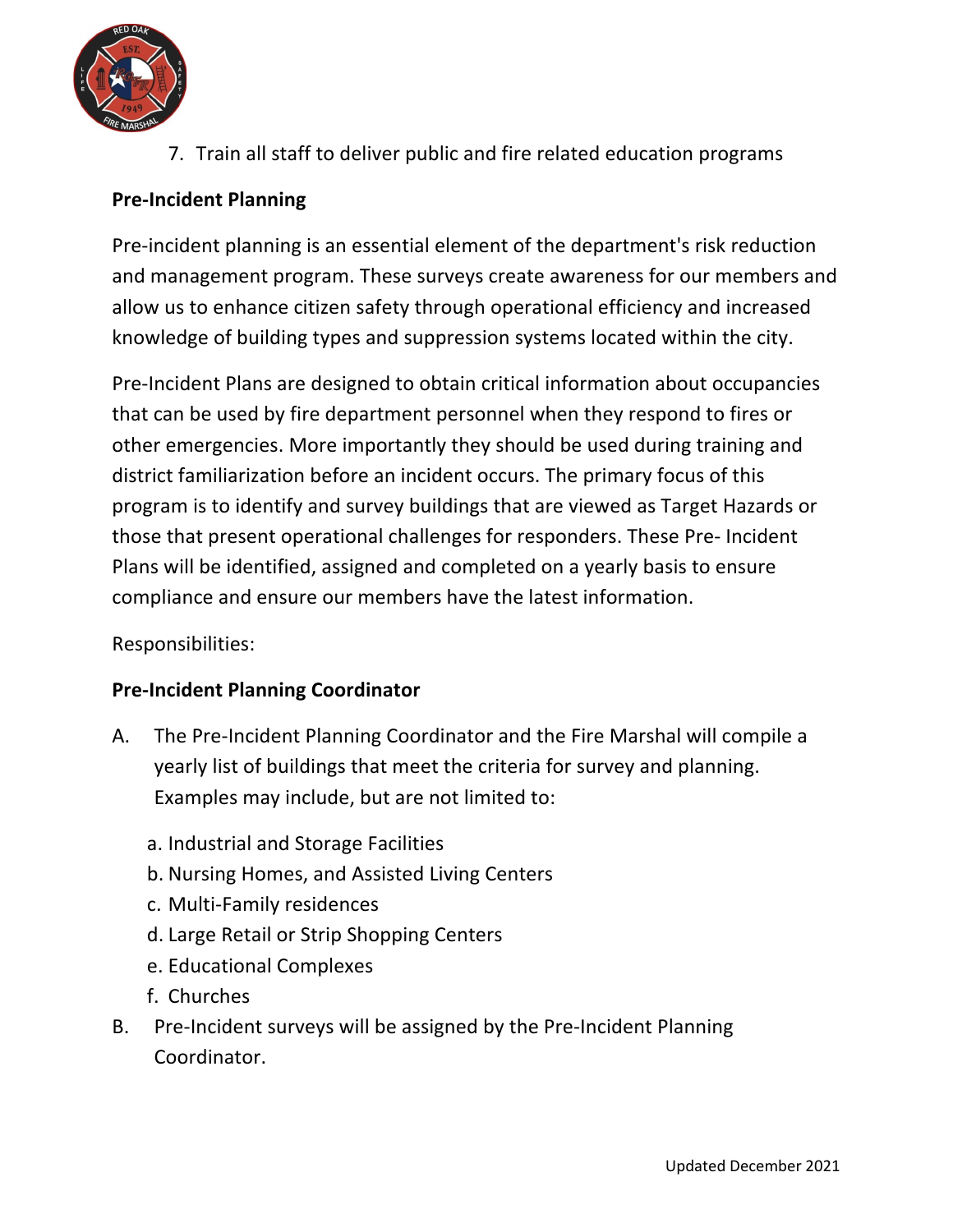

- C. The Pre-Incident Planning Coordinator will compile a quarterly summary of all completed pre-plans to assist with tracking and reporting.
- D. All Pre-Incident Plans will be maintained in a database by the coordinator and made available to our members on the department shared drive, and on apparatus MDC's in the pre-plan folder.

#### **Company Officers**

- A. Company Officers will be responsible for the completion of all assigned Pre-Incident Plans each year.
- B. Personnel should attempt to contact the building owner, if possible, and set up a time to survey the building.
- C. When completing Pre-Incident Plans, all personnel should take an active role in identifying conditions that pose a threat to the safety of occupants or responders. These will be reported to the Company Officer for inclusion in the survey or to discuss correction with on-site representatives of the occupancy.
- D. Information obtained in the Pre-Incident Plan should include at a minimum:
	- a. Owner/Occupant Information
	- b. Building layout and dimensions
	- c. Construction type and any features that might present a hazard
	- d. All fire related systems and notification devices
	- e. Utilities and location
	- f. Hazardous Materials on-site
	- g. Access/Egress points
	- h. Significant Exposures
	- I. Hydrant, FDC, Standpipe and Sprinkler connections
	- J. Knox Box locations
- E. Members are encouraged to submit photographs of significant findings or areas that are of primary concerns to emergency operations. These will be submitted with the Pre-Incident Plan.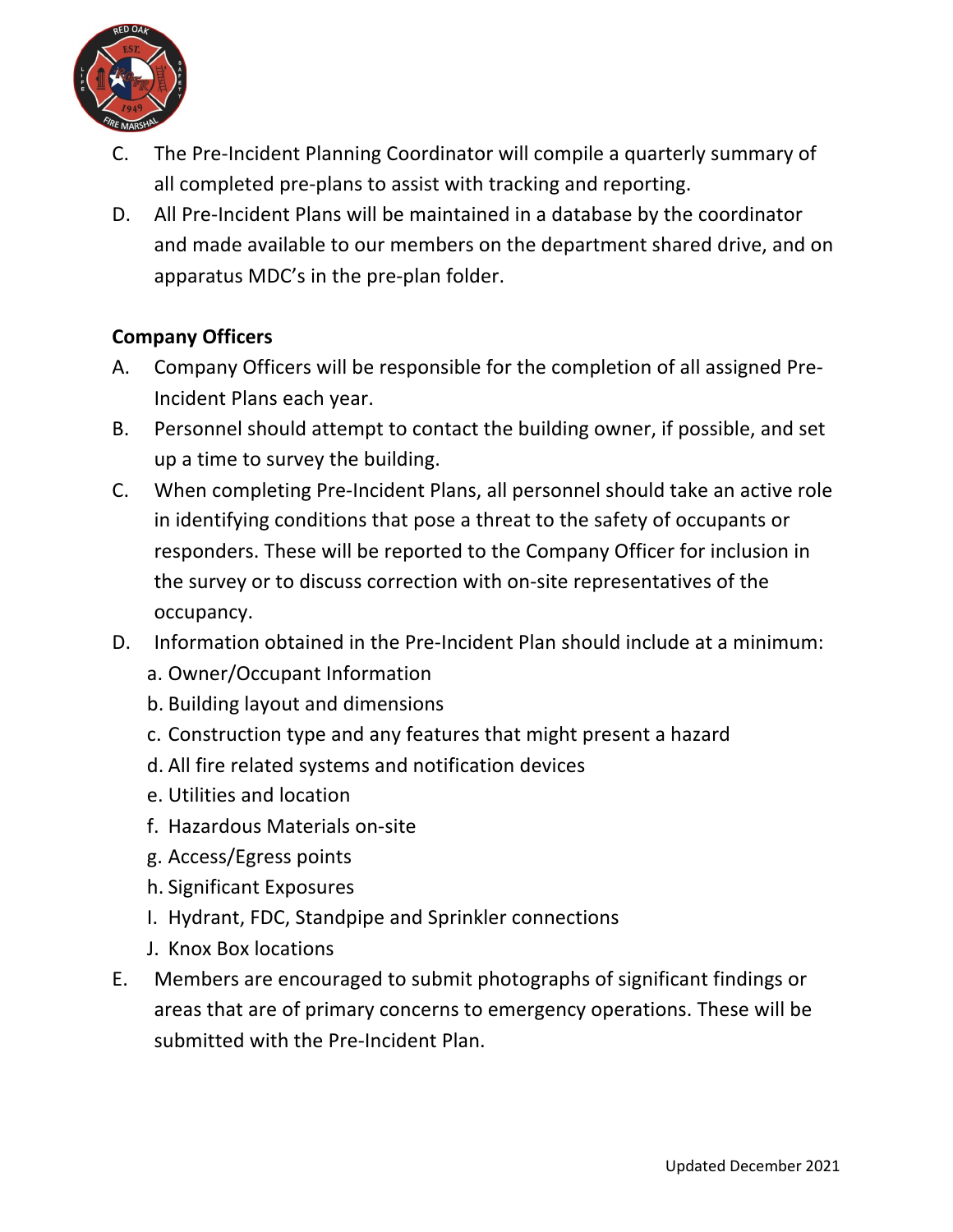

Every attempt will be made to adhere with the APP as the year progresses. However, the APP compliments the ATP, and therefore must be fluid and flexible. The APP is subject to change at the discretion of the department leadership. The APP will be carried out by the Fire Marshal and shift personnel certified as inspector.

| <b>Inspection Frequency</b>       | <b>Number of Inspections</b> |
|-----------------------------------|------------------------------|
| <b>Inspected Annually</b>         | 134                          |
| Inspected on even numbered years. | 173                          |
| Inspected on odd numbered years.  | 172                          |

#### **Annual Prevention Plan Calendar**

| Jan. | 8901,8902,9837=<br>47  | Apr. | 9832, 9833,         | July | Churches/Assy.,          | Oct. | 8905 (Split with Sept.) = |
|------|------------------------|------|---------------------|------|--------------------------|------|---------------------------|
|      |                        |      | 9835, 8932          |      | <b>Nursing Home, ER,</b> |      | 54                        |
|      |                        |      | 25                  |      | Industrial $=$<br>31     |      |                           |
| Feb  | 8903,8904,8906=<br>-93 | May  | 73<br>$8931 =$      | Aug. | Church, Schools,         | Nov. | $ROSD =$<br>30            |
|      |                        |      |                     |      | Nursing Hm., &           |      |                           |
|      |                        |      |                     |      | Industrial Re-           |      |                           |
|      |                        |      |                     |      | Inspections              |      |                           |
| Mar. | Day Cares, Apartments, | June | <b>Foster Homes</b> | Sep. | 8905 (Split with         | Dec. | <b>Box Stores=</b><br>11  |
|      | Hotel/Motels=<br>$-19$ |      | <b>Inspections</b>  |      | $Oct.$ ) =<br>53         |      |                           |
|      |                        |      | 43                  |      |                          |      |                           |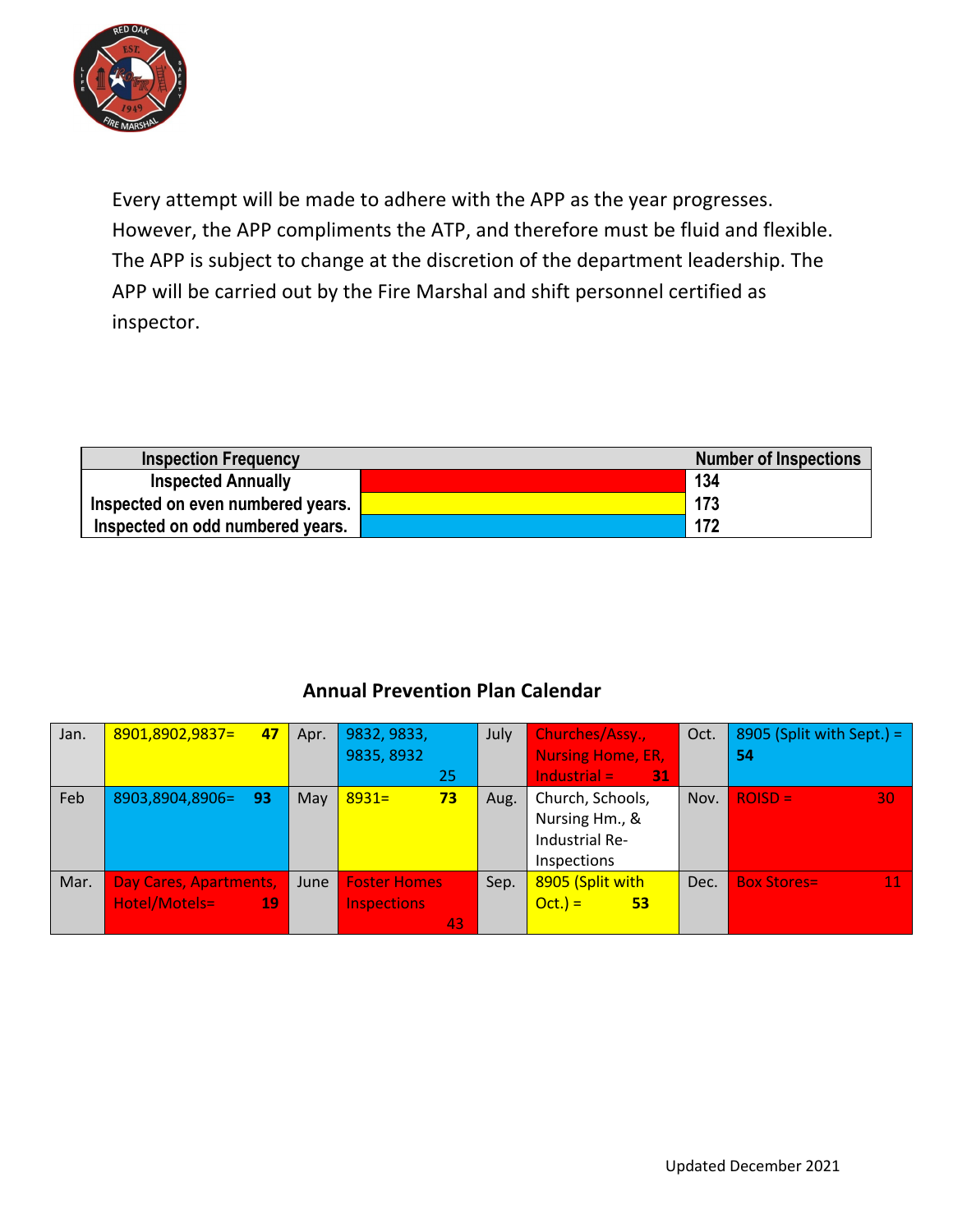

#### *January (47) Inspected on even numbered years.*

- $\circ$  8901(1810) Approx. 21 inspections
- O 8902(1820) Approx. 24 inspections
- $\circ$  9837(1841) Approx. 4 inspections (do not conduct school inspections in this box)
- o Issue Company Pre-Fire Plans January- March
- o Fall Injury Prevention (PSA)

#### *February (84) Inspected on odd numbered years.*

- $\circ$  8903(1830) Approx. 4 inspections.
- $\circ$  8904(1811)<br>Approx. 89 inspections  $\circ$  8906(1811)

#### *March (19) Inspected annually.*

- o *Day Cares, Apartments, Hotel/Motels*
- o Day Cares
	- $\checkmark$  New Horizons Day Care- 551 Bluebird Ln.
	- $\checkmark$  Adventure Academy- 103 Houston School Rd.
	- $\checkmark$  Happy House Day Care- 2518 Ovilla Rd.
	- $\checkmark$  A Bright Beginning Day Care- 2607 Ovilla Rd.
	- $\checkmark$  Kids University- 205 S. Main Suite 16-01
	- $\checkmark$  Just Kidding Around- 122 S. Hwy 342 Suite 2
	- $\checkmark$  LifePoint Church Day Care- 201 FM 2377
	- $\checkmark$  Eastridge Baptist Day Care- 732 E. Ovilla
	- $\checkmark$  JDK Day Care 106 Sierra Grande

#### o Apartments

- $\checkmark$  Carson Street Apts. 320 Carson St.
- $\checkmark$  Red Oak Town Village Apts. 200 Ryan Dr.
- $\checkmark$  Living Oaks Apts. 200 Brothers Blvd.
- $\checkmark$  Red Oak Apts. 413 Red Oak Rd.
- $\checkmark$  Summit Place Apts. 112 S. Summit St.
- $\checkmark$  South Meadows Apts.- 110 Sierra Grande
- $\checkmark$  Legacy Oaks of Red Oak 240 Washington St.
- o Hotel/Motels
	- $\checkmark$  Comfort Inn- 404 N. I-35E
	- $\checkmark$  Motel 6- 202 S. I-35E
	- $\checkmark$  La Quinta 508 N I-35E
- o CCR Division attends Annual Texas Fire & Arson Conference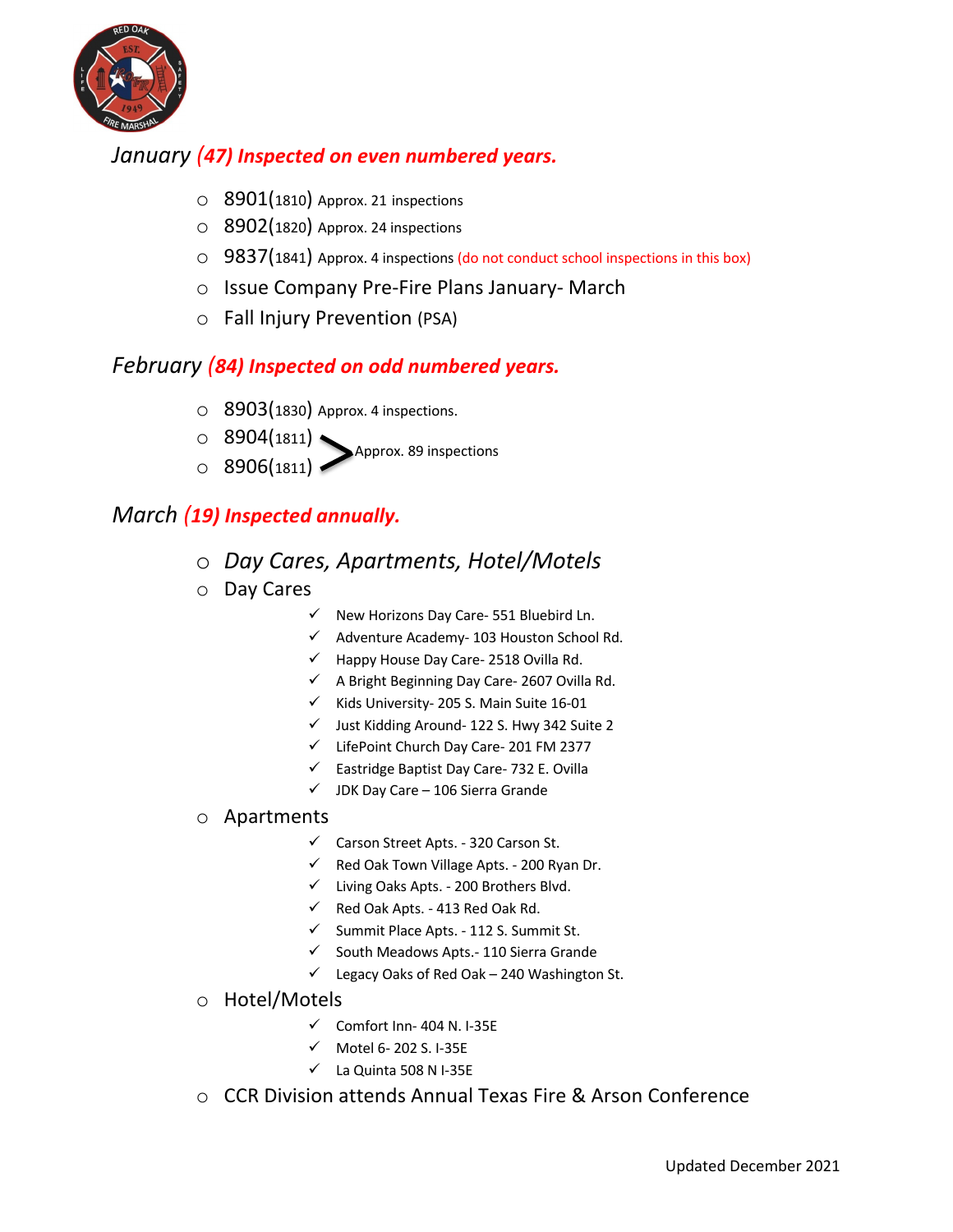

- o Collect Company Pre-Fire Plans January- March
- o Time Change / Change you Smoke Detector Batteries (PSA)
- o Organophosphates Awareness (PSA)

#### *April (25) Inspected on odd numbered years.*

- $\circ$  9832(1813) Approx. 1 inspection.
- o 9833(1822) Approx. 15 inspections.
- o 9835 (1832) Approx. 9 inspections.
- o 8932 (1812) Approx. 0 inspections.
- o Ready, Set, Go Survey
- o Issue Company Pre-Fire Plans April- June

#### *May (73) Inspected on even numbered years.*

- $\circ$  8931(1831) Approx. 73 inspections.
- o Pool Safe Community (PSA)

#### *June (30) Inspected annually.*

- o *Foster Home Inspections* 
	- o Summer Safety Prevention (Pool Safety, Heat Related Emergencies) PSA
	- o Collect Company Pre-Fire Plans April- June

#### *July (31) Inspected annually.*

- o Churches/ Assemblies, Nursing Homes & Industrial
- o Churches
	- $\checkmark$  Red Oak Church of Christ- 209 S. Main St.
	- $\checkmark$  Rock Community Church-211 N. Main
	- $\checkmark$  Grace Covenant Church- 212 N. Main St.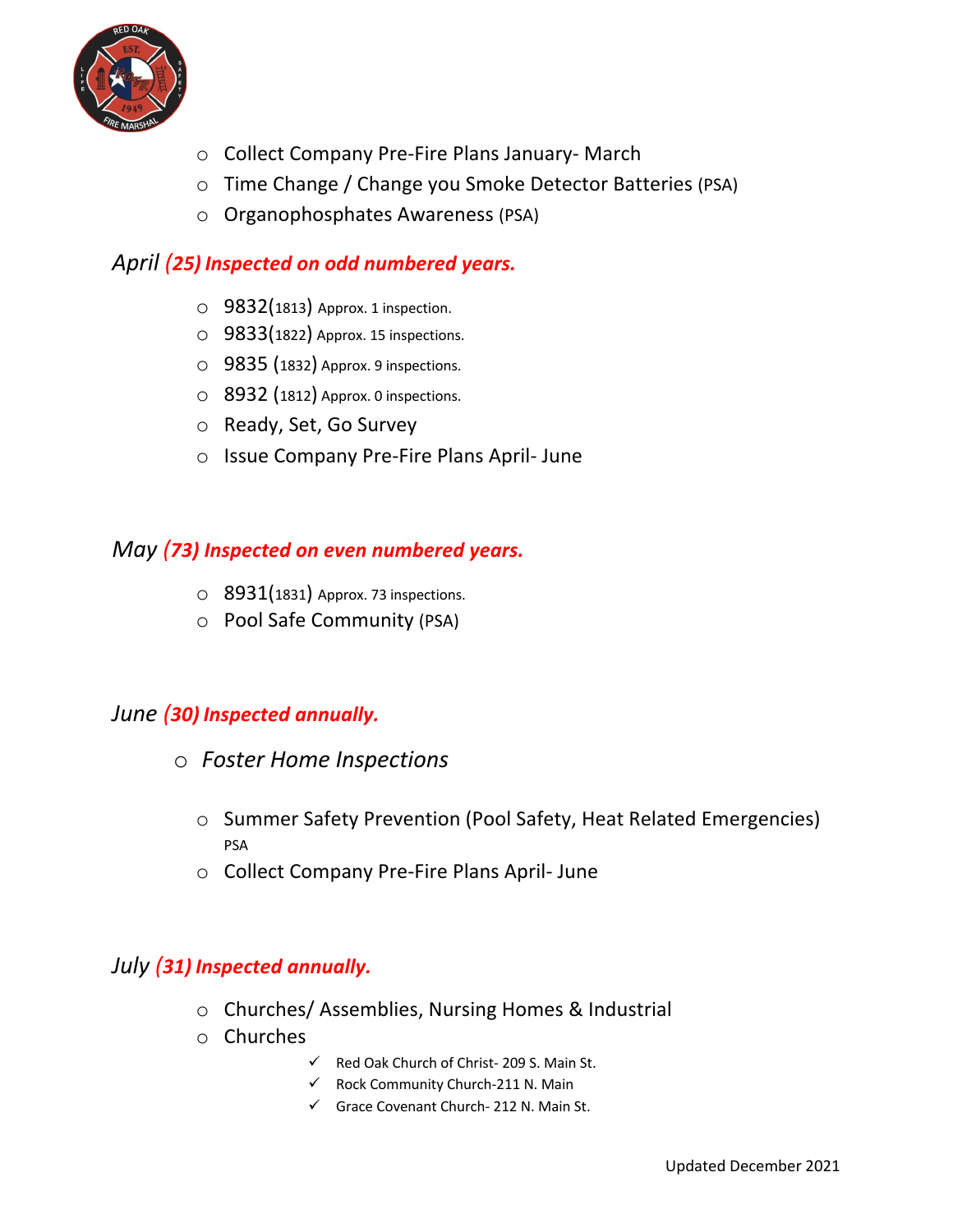

- $\checkmark$  New Destiny Church- 115 N. Main St.
- $\checkmark$  Crest View Ministries of Hope- 200 N. Methodist St.
- $\checkmark$  LifePoint Church 201 FM 2377
- $\checkmark$  Methodist St. Church of Christ- 211 N. Methodist St.
- $\checkmark$  Church of Christ- 2633 Ovilla Rd.
- $\checkmark$  Red Oak First Baptist Church- 320 E. Ovilla Rd. (2 Buildings 2 inspections)
- $\checkmark$  Eastridge Baptist Church- 732 E. Ovilla Rd.
- $\checkmark$  New Heart Fellowship Church- 201 Hill Ln.
- $\checkmark$  Sanctuary of Liberty Church- 274 Lesliewood
- $\checkmark$  Body of Christ Family Church- 215 N. Lenard
- $\checkmark$  First United Methodist Church- 600 Daubitz Rd.
- $\checkmark$  The Oaks Fellowship Church- 777 S. I-35E (4 Buildings 4 inspections)
- $\checkmark$  Highland Meadow Church 229 Ovilla Rd.
- $\nu$  Integrity Church 205 S Main St.
- $\checkmark$  Landmark Baptist church 205 S Main St.
- $\checkmark$  Church of Crist 320 N I-35 E
- $\checkmark$  First Baptist Church 200 N Main St.
- o Nursing Homes
	- $\checkmark$  Red Oak Health and Rehab- 101 Reese Dr.
	- $\checkmark$  Arabella Assisted living/Memory Care 200 Washington St.

#### o Industrial

- $\checkmark$  Bombardier Aviation 295 Austin Blvd.
- $\checkmark$  Qarbon Aerospace 300 Austin Blvd.
- $\checkmark$  NFI 100 Bowie
- $\checkmark$  Compass 300 N Houston School Rd.
- o Medical City ER
	- $\checkmark$  317 Ovilla Rd.
- o Issue Company Pre-Fire Plans July September
- o Firework Safety (PSA)
- o Heat Emergency (PSA)

#### *August*

o Re-Inspections of Schools, Churches, Nursing Homes & Industrial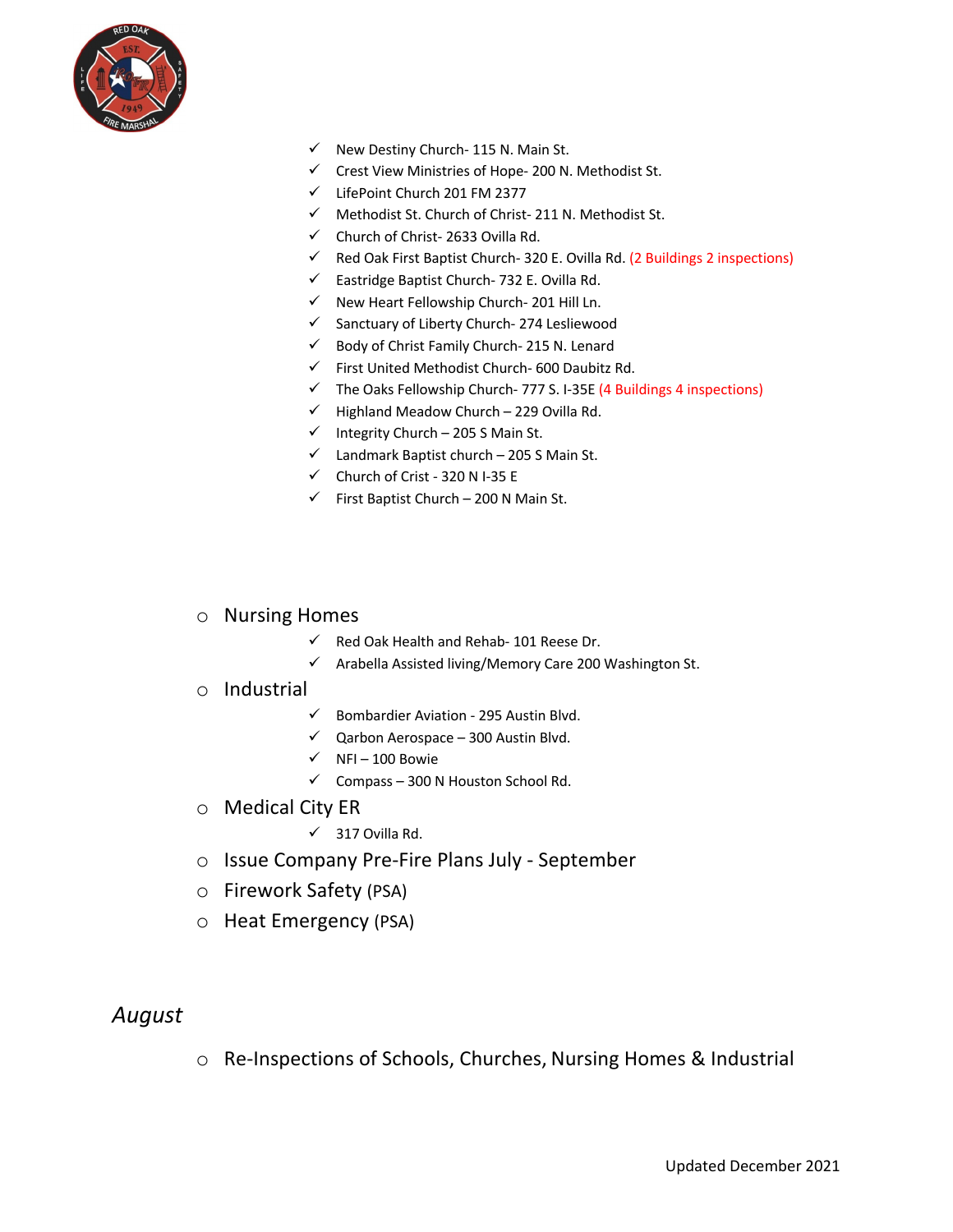

#### *September (107) Inspected on even numbered years. Split with October*

- o 8905(1821) Split between September and October.
- o Collect Company Pre-Fire Plans July- September
- o Time Change / Change you Smoke Detector Batteries (PSA)
- o Car Seat Safety (PSA)

#### *October (107) Inspected on odd numbered years. Split with September*

- o 8905(1821) Split between September and October.
- o CCR Division Attend Annual Fire Marshal's Conference, Austin TX
- o Fire Prevention Month
- o Ready, Set, Go (PSA)
- o Issue Company Pre-Fire Plans October- December

#### *November*

- o Red Oak ISD
	- $\checkmark$  Eastridge Elementary School- 725 E. Ovilla Rd.
	- $V$  H.A. Wooden Elementary School- 200 FM 2377
	- $\checkmark$  Red Oak Elementary School- 200 Valley Ridge Dr.
	- $\checkmark$  Red Oak High School- 220 S. SH 342
		- o Red Oak HS Main Campus Bldg. 1
		- o Red Oak HS Field House Bldg. 2
	- $\checkmark$  Red Oak Middle School- 154 FM 2377
		- o Main Campus Bldg. 1
		- o Gymnasium Bldg. 2
		- o Girls Field House Bldg. 3
		- o Band Hall Bldg. 5
		- o Boys Field House Bldg. 6
		- o Old Stadium Concession Bldg. 7
		- o Home Women's Restroom Bldg. 8
		- o Home Press Box/Concession Bldg. 10
		- o Visitor Ticket Booth Bldg. 11
		- o P.E. Locker Room Bldg. 12
		- o Visitor Concession/Restroom Bldg. 13
		- o Visitor Press Box Bldg. 14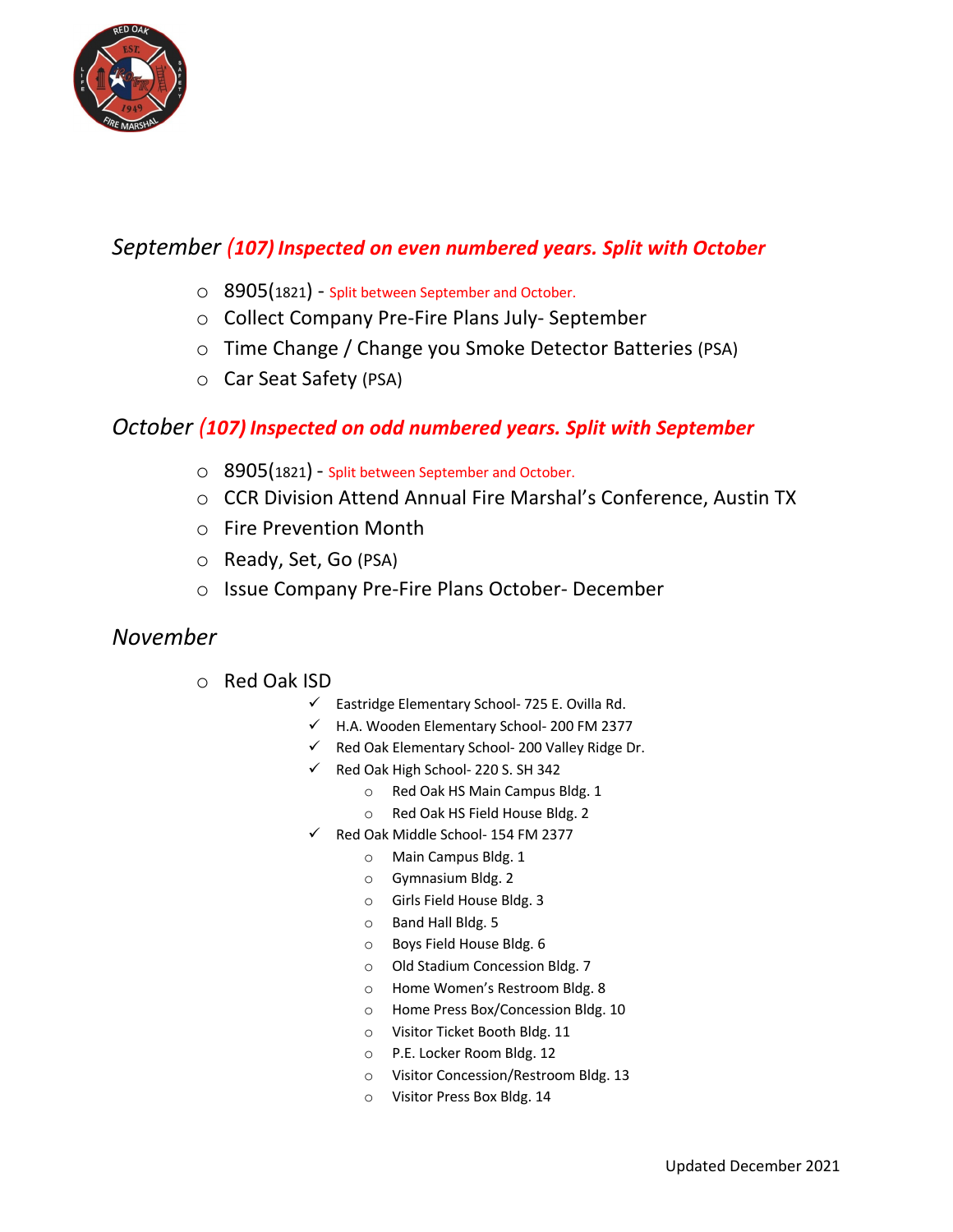

- $\circ$  6<sup>th</sup> Grade Campus Bldg. 15
- o Dance Gym Bldg. 16
- $\checkmark$  Red Oak ISD Maintenance Bldg.- 150 FM 2377 Bldg. 1
- $\checkmark$  Red Oak ISD Bus Barn- 150 FM 2377 Bldg. 2
- $\checkmark$  Red Oak ISD AG Building- 150 FM 2377 Bldg. 3
- $\checkmark$  Red Oak AG Science Project Center 351 Bells Chapel Rd.
- $\checkmark$  ROISD PD- 156 FM 2377 Bldg. 1
- $\checkmark$  TSTC / RO CAT Building- 156 FM 2377 Bldg. 2
- $\checkmark$  TSTC- 119 N. Lowrance Rd.
- $\checkmark$  Old Jr. High School- 200 Live Oak
- $\checkmark$  Old Jr. High Fieldhouse- 100 Live Oak
- $\checkmark$  Acorn Academy- 101 Live Oak
- $\checkmark$  Acorn Academy Gym- 101 Live Oak
- $\checkmark$  Red Oak ISD Administration Building-109 Red Oak Rd.
- o Overflow / Re-inspection.
- o Thanksgiving Related Fire Prevention (PSA)
- o Space Heater / CO (PSA)

#### *December (11) Inspected annually.*

- o Box Stores
	- $V$  Wal-Mart- 100 Ryan Dr.
	- $\checkmark$  Walgreens- 107 E. Ovilla Rd.
	- $\checkmark$  CVS- 105 Harris Ave.
	- $\checkmark$  Dollar General- 245 E. Ovilla Rd.
	- $\checkmark$  Dollar General- 934 E. Ovilla Rd.
	- $\checkmark$  Dollar Tree- 132 E. Ovilla Rd. Suite 1
	- $\checkmark$  Brookshire's- 102 E. Ovilla Rd.
	- $\checkmark$  Ace Hardware 138 E Ovilla Rd
	- $\checkmark$  Auto Zone 130 E Ovilla Rd.
	- $\checkmark$  O'Reily Auto Pairs 285 E Ovilla Rd.
	- $\checkmark$  Red Oak Auto Parts 136 E Ovilla Rd.
- o Christmas Related Prevention / Christmas Tree Safety (PSA)
- o Collect Company Pre-Fire Plans October- December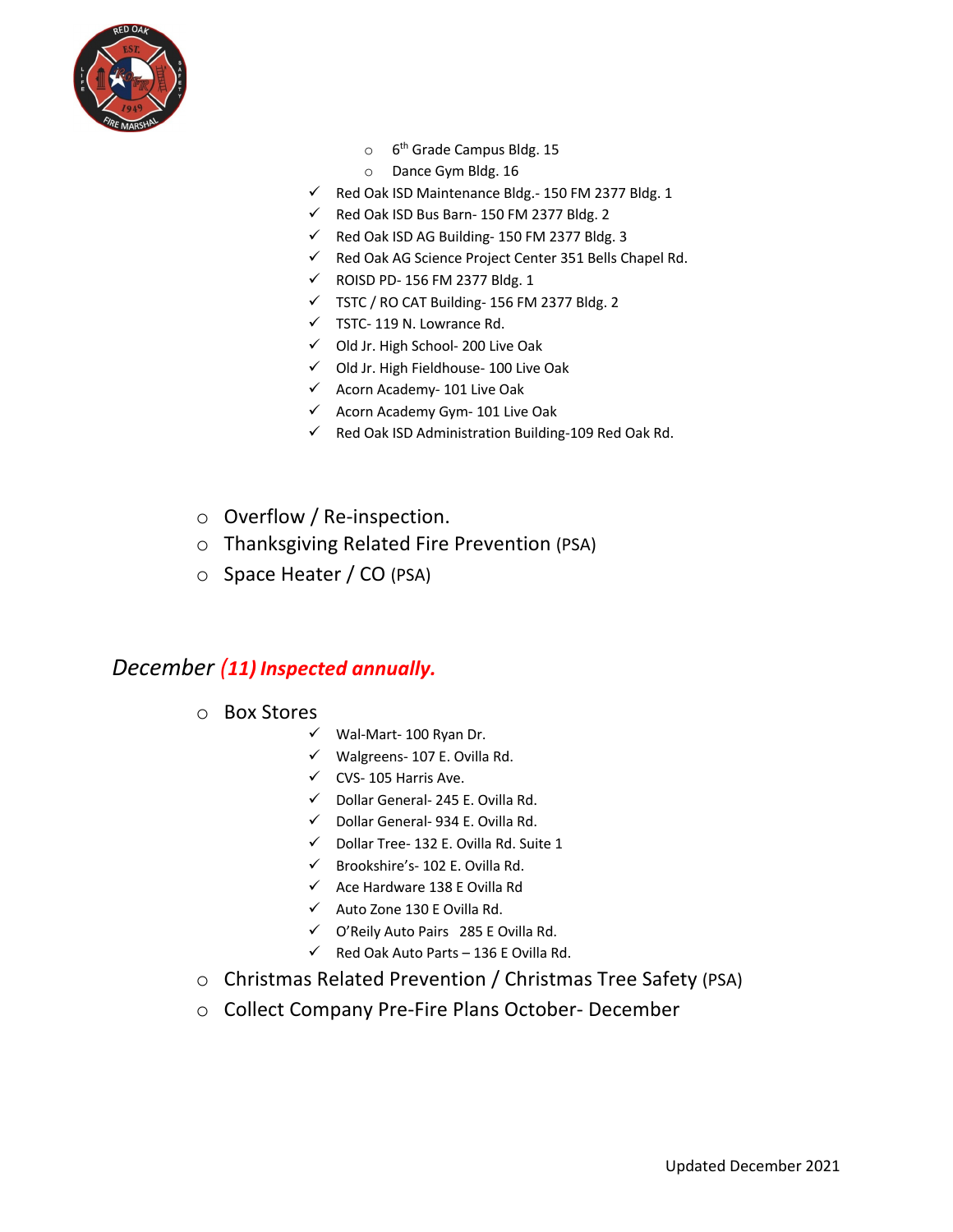

#### **Annual Pre-Plan Calendar**

| <b>January-March</b><br>Day Cares, Apartments,<br><b>Hotel/Motels</b> |                                           |                                         |  |
|-----------------------------------------------------------------------|-------------------------------------------|-----------------------------------------|--|
| <b>C-Shift</b>                                                        | A-Shift                                   | <b>B-Shift</b>                          |  |
| Happy House Day Care-2518 Ovilla Rd.                                  | Kids University-205 S. Main Suite 16-01   | New Horizons Day Care- 551 Bluebird Ln. |  |
| A Bright Beginning Day Care- 2607 Ovilla                              | Just Kidding Around- 122 S. Hwy 342 Suite | Adventure Academy- 103 Houston School   |  |
| Rd.                                                                   |                                           | Rd.                                     |  |
| Living Oaks Apts. - 200 Brothers Blvd.                                | Summit Place Apts. - 112 S. Summit St.    | Carson Street Apts. - 320 Carson St.    |  |
| Red Oak Apts. - 413 Red Oak Rd.                                       | South Meadows Apts.- 110 Sierra Grande    | Red Oak Town Village Apts. - 200 Ryan   |  |
|                                                                       |                                           | Dr.                                     |  |
| Comfort Inn- 404 N. I-35E                                             | Motel 6-202 S. I-35E                      | La Quinta Inn-508 I-35E                 |  |
| KFC 143 E Ovilla Rd                                                   | Legacy Oak 240 Washington St              | Soulmans BBQ 321 E Ovilla Rd            |  |
| Dallas Oasis 1058 S Lowrance                                          | The Lodge 624 Bells Chapel Rd             | Hidden Waters 2220 Bells Chapel Rd      |  |

|                                                                      | <b>April-June</b><br><b>ROISD Schools</b>                                                                                                                                                                                                                                                                                                                                                                                                                    |                                                                                                                                                                                                                        |
|----------------------------------------------------------------------|--------------------------------------------------------------------------------------------------------------------------------------------------------------------------------------------------------------------------------------------------------------------------------------------------------------------------------------------------------------------------------------------------------------------------------------------------------------|------------------------------------------------------------------------------------------------------------------------------------------------------------------------------------------------------------------------|
| <b>C-Shift</b>                                                       | A-Shift                                                                                                                                                                                                                                                                                                                                                                                                                                                      | <b>B-Shift</b>                                                                                                                                                                                                         |
| Eastridge Elementary - 725 E. Ovilla Rd.                             | Red Oak Middle School- 154 FM 2377<br>Main Campus Bldg. 1<br>Gymnasium Bldg. 2<br>Girls Field House Bldg. 3<br>Band Hall Bldg. 5<br>Boys Field House Bldg. 6<br>Old Stadium Concession Bldg. 7<br>Home Women's Restroom Bldg. 8<br>Home Press Box/Concession Bldg. 10<br>Visitor Ticket Booth Bldg. 11<br>P.E. Locker Room Bldg. 12<br>Visitor Concession/Restroom Bldg. 13<br>Visitor Press Box Bldg. 14<br>6th Grade Campus Bldg. 15<br>Dance Gym Bldg. 16 | Red Oak ISD Maintenance-150 FM 2377<br>Red Oak ISD Maint. Bldg. 1<br>Red Oak ISD Bus Barn Bldg. 2<br>Red Oak ISD AG Building Bldg. 3<br>ROISD PD-156 FM 2377 Bldg. 1<br>TSTC / RO CAT Building- 156 FM 2377<br>Bldg. 2 |
| Wooden Elementary - 200 FM 2377                                      |                                                                                                                                                                                                                                                                                                                                                                                                                                                              | TSTC-119 N. Lowrance                                                                                                                                                                                                   |
| Red Oak Elementary - 200 Valley Ridge<br>Dr.                         |                                                                                                                                                                                                                                                                                                                                                                                                                                                              | Old Jr. High School- 200 Live Oak                                                                                                                                                                                      |
| Red Oak High School- 220 S. SH 342<br>Red Oak HS Main Campus Bldg. 1 |                                                                                                                                                                                                                                                                                                                                                                                                                                                              | Old Jr. High Fieldhouse- 100 Live Oak                                                                                                                                                                                  |